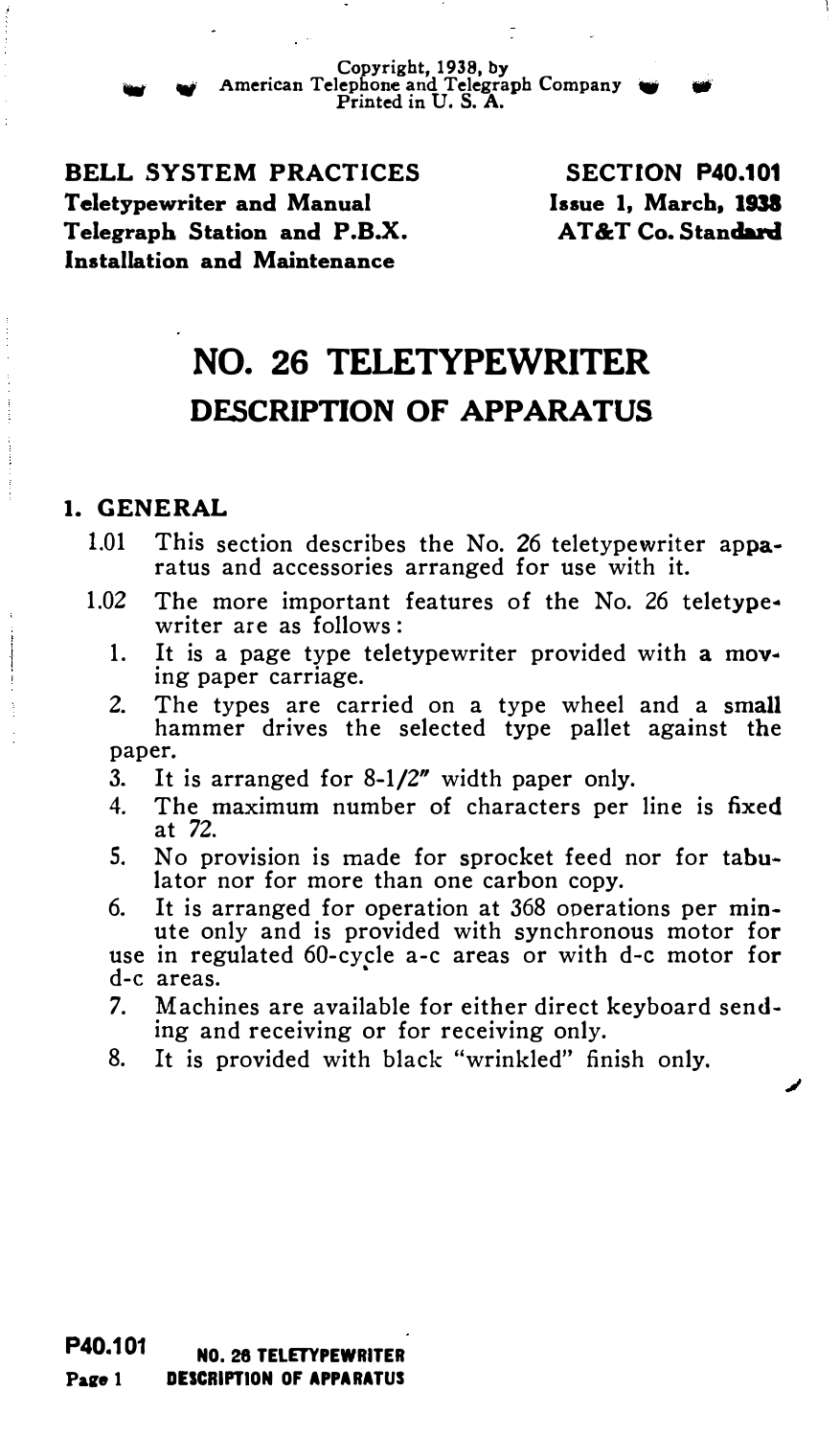## 2. CODING OF INDIVIDUAL UNITS

2.01 Typing units are coded as follows:

| <b>Code Designation</b>                               | <b>Type Characters</b> | Type of Motor                                                                                         |  |  |
|-------------------------------------------------------|------------------------|-------------------------------------------------------------------------------------------------------|--|--|
| 26A TELETYPE-<br>WRITER TYP-<br>ING UNIT*             | Arrangement A          | <b>Synchronous</b>                                                                                    |  |  |
| 26B TELETYPE-<br>WRITER TYP-<br>ING UNIT*             | Arrangement C          | Synchronous                                                                                           |  |  |
| 26C TELETYPE-<br>WRITER TYP-<br>ING UNIT*             | Arrangement A          | D-C Governed                                                                                          |  |  |
| 26D TELETYPE-<br>WRITER TYP-<br>ING UNIT <sup>*</sup> | Arrangement C          | D-C Governed                                                                                          |  |  |
|                                                       | *Includes motor.       |                                                                                                       |  |  |
| 2.02                                                  |                        | <b>Bases, covers and copyholders</b> are coded as follows:                                            |  |  |
| <b>Code Designation</b>                               | <b>Type Characters</b> | Remarks                                                                                               |  |  |
| 26A TELETYPE-                                         |                        |                                                                                                       |  |  |
| WRITER BASE*                                          | Arrangement C          | Sending-Receiving.<br>Equipped with "break<br>key" but no <b>power</b><br>switch.                     |  |  |
| 26B TELETYPE-<br>WRITER BASE*                         | Arrangement A          | Sending-Receiving.<br>Equipped with "break<br>key" but no<br>power<br>switch.                         |  |  |
| 26CTELETYPE-<br>WRITER BASE <sup>*</sup>              |                        | Receiving only. No<br>power switch.                                                                   |  |  |
| 26A TELETYPE-<br>WRITER<br>COVER                      |                        | Overall cover. (Includes a<br>small front copyholder<br>but does not include<br>paper bracket parts.) |  |  |

\*Combined keyboard and base.

2.03 Tables and table doors are coded as follows: Code Designation Remarks

26A TELETYPE-WRITER TABLE

Table for general use where only a small amount of accessory equipment is to be mounted. Does not include pape**r roll** mechanism or front panel.



COPYHOLDER

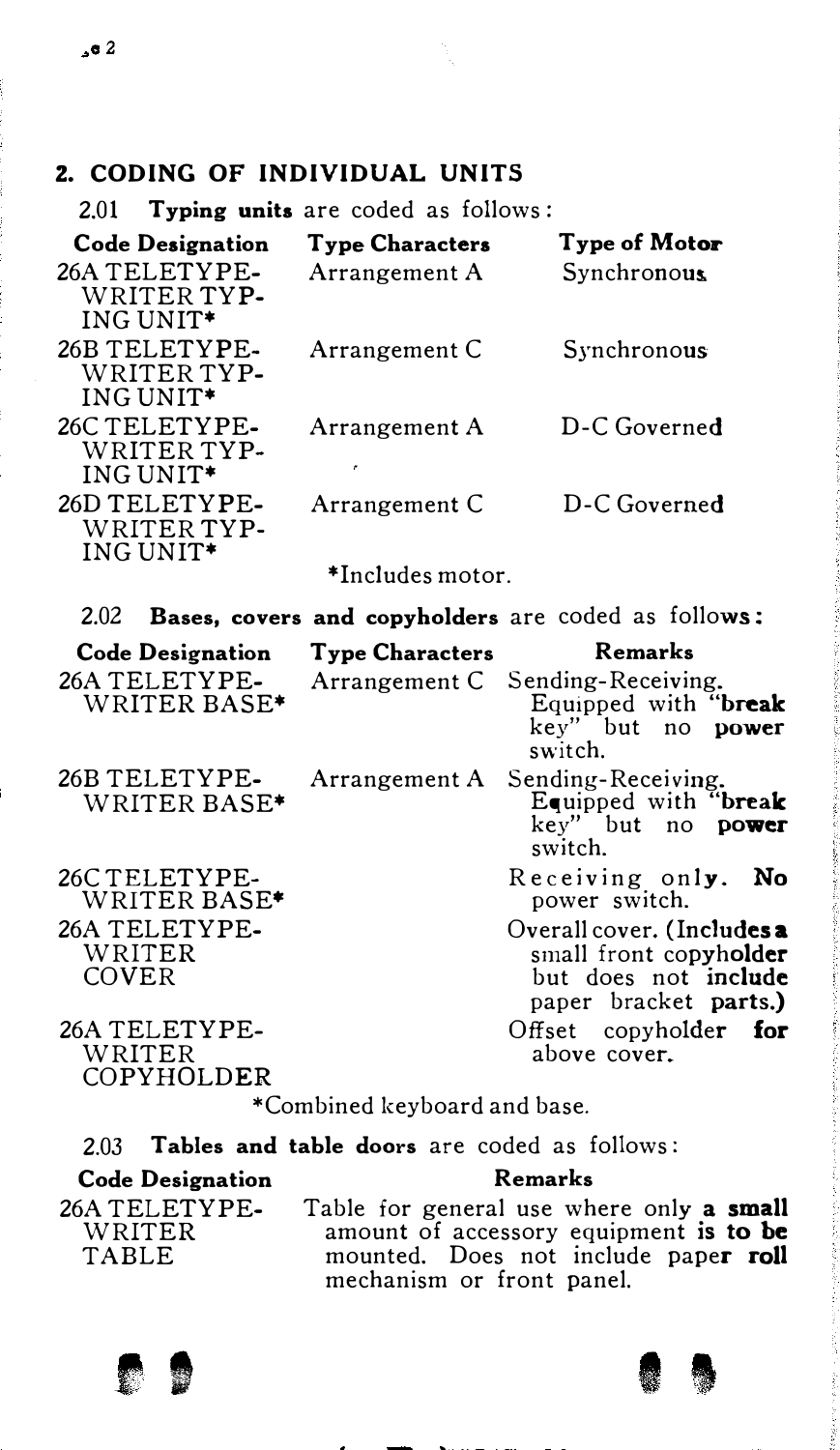#### Code Designation

#### Remarks

26B TELETYPE· WRITER TABLE

26A TELETYPE-WRITER TABLE DOOR\* 26B TELETYPE-WRITER TABLE DOOR\*

CHUTE

PER

Table for use where the larger subscriber sets or other accessory equipment not easily accommodated by the 26A table is required. Does not include paper roll holder or front panel.

Front panel and paper roll holder for use on 26A table where interior paper roll mechanism is desired.

Front panel and paper roll holder similar to 26A door, but for use with 26B table.

Remarks

\*See Item (Q) under Part 3.

#### 3. ACCESSORY APPARATUS

3.01 Accessory apparatus for use with the No. 26 teletypewriter is described in the following items.

#### (A) Paper Handling Arrangements

## Code Designation

- 91908M SMALL PAPER ROLL HOLDER A small metal rack designed to mount on the paper carriage inside of the cover. It will carry a small roll of 8-1/2" paper about 50' in length.
- 90968M PAPER BRACKET PARTS 90969M PAPER A paper roll bracket, a paper roll spindle and a drag rod with brake, mounts on the rear of the cover. Accommodates a normal paper roll. Includes the 90969M Paper Chute. Designed primarily for use when No. 26TTY is mounted on customer's own table.
	- Attaches to the paper carriage of the typing unit and is required in all cases where paper is supplied from an external roll or other source outside of the teletypewriter cover. (Included in the 90968M Paper Bracket Parts.)
- PAPER GUIDE ED-70278-01, G3 A wire loop which attaches to the drag rod. Used when multiple copy paper is fed from the paper bracket on the back of the cover or from the table door.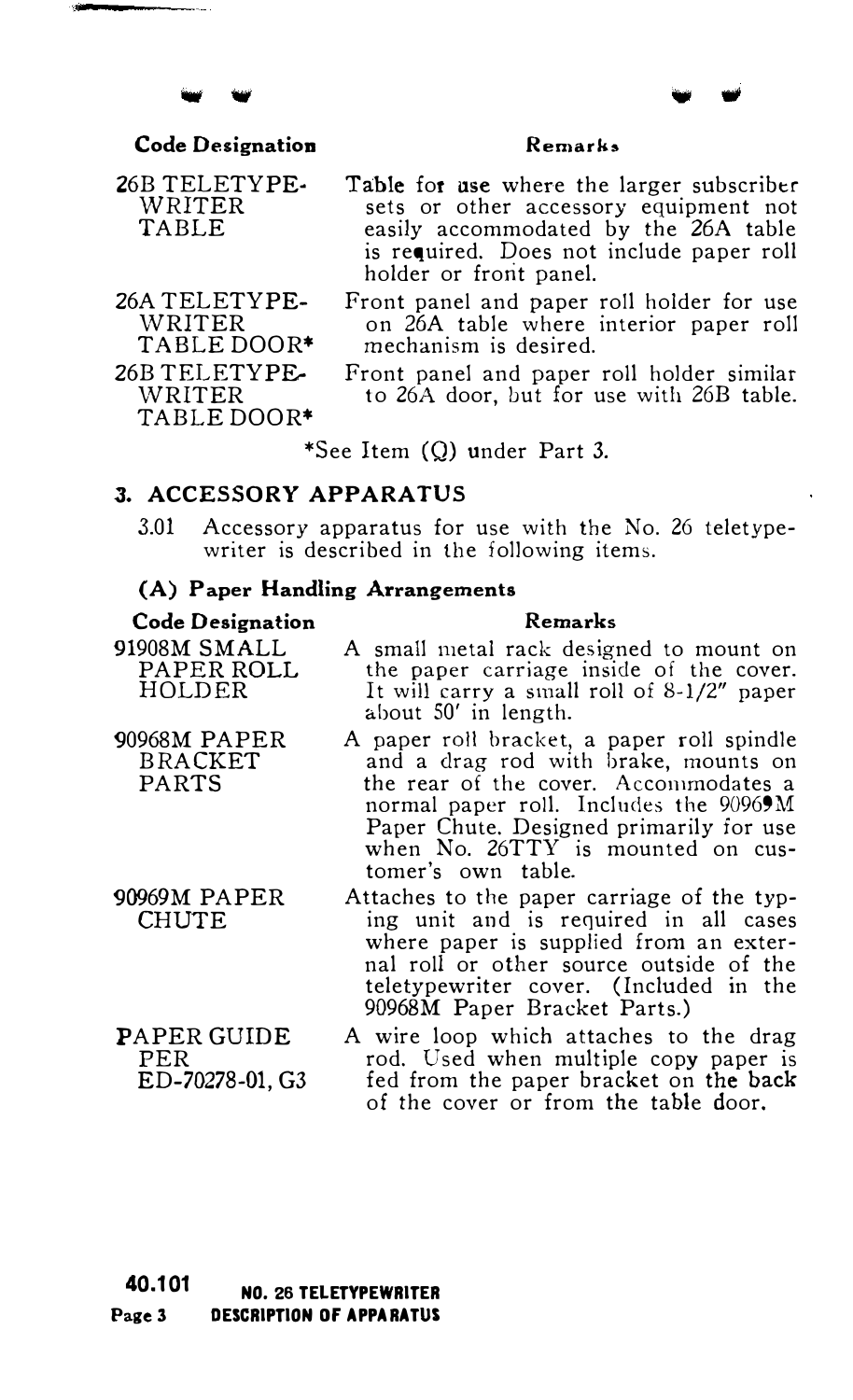#### Remarks

Code Designation (B) Break Lock 90989M SET OF PARTS FOR BREAK LOCK

 $\overline{4}$ 

Includes a single contact for short circuiting the keyboard on the receipt of a "break" or all spacing signal combina-<br>tion. When operated, the contact will When operated, the contact will be mechanically locked in its closed position until the "letters" key of the keyboard is depressed to release it. (See 93766M Terminal Block Assembly.)

#### (C) Trana-Dist Control Contacts

91909M TRANS-<br>MITTER- added to the break lock assembly just MITTER-<br>DISTRIBUTOR described, for controlling a transmitter-DISTRIBUTOR described, for controlling a transmitter-CONTROL distributor where required. Not usable<br>CONTACTS without the break lock assembly and its without the break lock assembly and its contacts are locked and unlocked by the same mechanical means as the regular break lock contacts. (See 93766M Terminal Block Assembly.)

#### (D) Remote Signal Bell Contacts

91911M REMOTE May be wired to an external bell where a SIGNAL BELL louder bell is required on upper case S. CONTACTS (See 93766M Terminal Block Assembly.)

#### (E) Stop Contact Parts

91722M SET OF STOP CONTACT PARTS

- 
- 93725M SET OF Provides for operating a "break" contact<br>STOP CONTACT and a "make" contact on receipt of an STOP CONTACT and a "make" contact on receipt of an PARTS upper case H signal. Includes a iunction arm which must be installed to replace the break lock function arm. The stop contacts are operated momentarily only and do not lock mechanically. May be installed on same machine with signal bell or where remote bell is used but not \vith the break lock parts. (See 93766M Terminal Block Assembly.)

Provides for operating "break-make" con· tacts on receipt of upper case H signal Includes a function arm to replace the signal bell function arm. The contacts operate momentarily and do not lock. May be installed on same machine with break lock but not with signal bell. (See 93766M Terminal Block Assembly.)

. '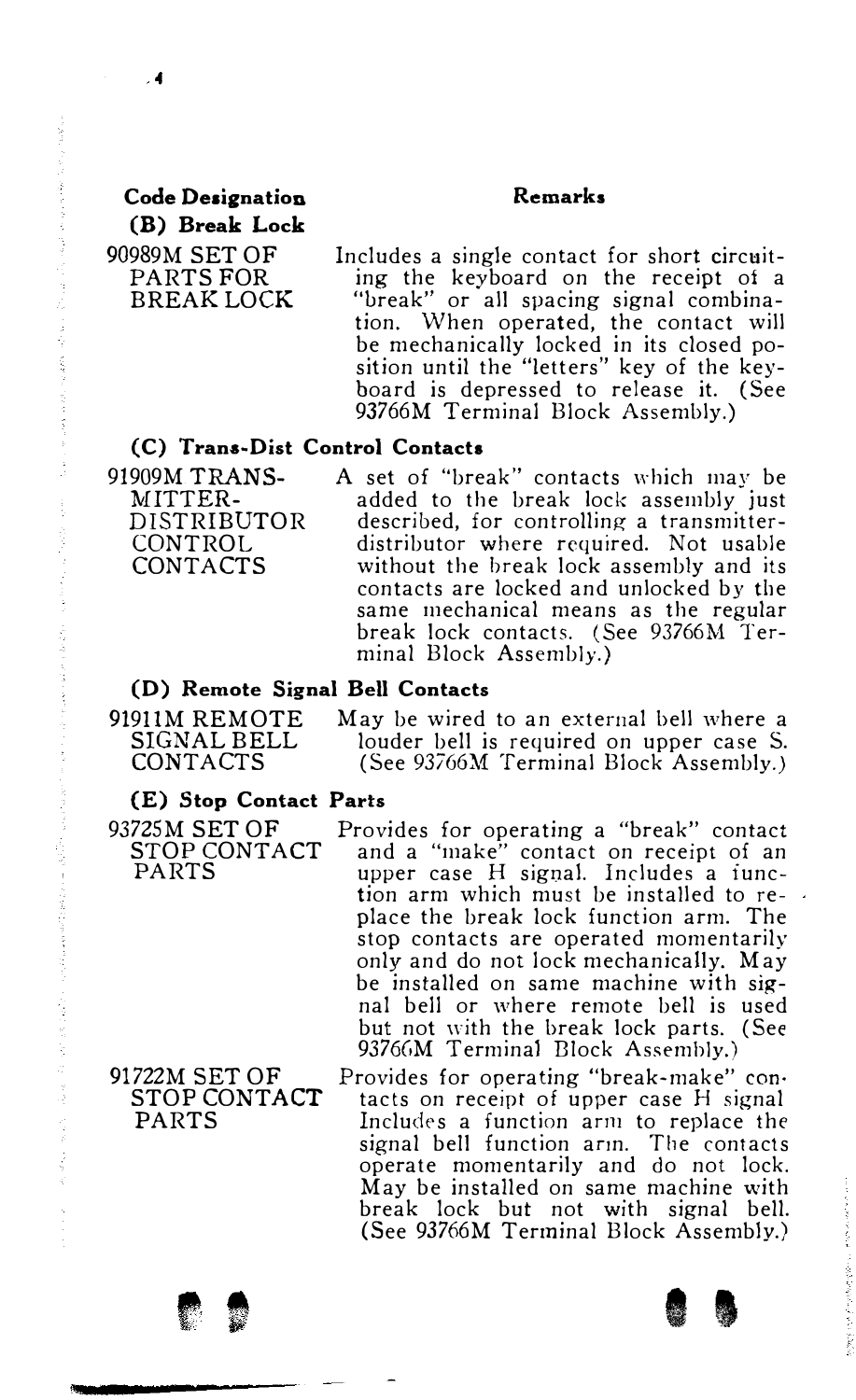#### Code Designation Remarks

- IIIIIJl

#### (F) Terminal Block Assembly

93766M TER- Provides for six terminals, mounts on the MINAL BLOCK typing unit and makes contact with a  $ASSEMBLY$  block on the base when the typing unit block on the base when the typing unit is put in place. Required when break lock contacts, remote bell contacts, or motor control contacts are added to a machine. When this block is added for one set of contacts it thereafter serves for the others also.

#### (G) Line Relay Mounting

90964M LINE Includes an 18B connecting block for ac-<br>RELAY commodating a 215A or 200FB line relay RELAY commodating a 215A or 200FB line relay<br>MOUNTING together with a mounting bracket. re-MOUNTING together with a mounting bracket, re-<br>ASSEMBLY sistances, condenser, connecting block sistances, condenser, connecting block and wiring required for relay operation with the relay mounted on the teletypewriter base inside of the cover. The relay itself is not included.

#### (H) Control Relay Assembly

93156M CONTROL Includes a control relay, a resistor, con-<br>RELAY necting block and bracket for mounting RELAY necting block and bracket for mounting<br>ASSEMBLY on the base for remote motor control on the base for remote motor control over a separate wire or for polar control over the signaling wire when using a 206AH polar relay. The control relay parts mount on the base in the same position as used for the line relay bracket and cannot be used when the line relay is provided in the machine. The control relay assembly is suitable only for controlling a-c motors and should not be used where the power supply is d-e.

#### (I) Sub-Base Plate

93199M SUB-BASE For attaching to the base when the ma-<br>PLATE chine is to be used on a table other than PLATE chine is to be used on a table other than<br>ASSEMBLY the 26A or 26B table. Is provided with the 26A or 26B table. Is provided with rubber feet and cushion mountings. The cushion mountings regularly on the base and the base plate regularly supplied should be removed when using the subbase plate.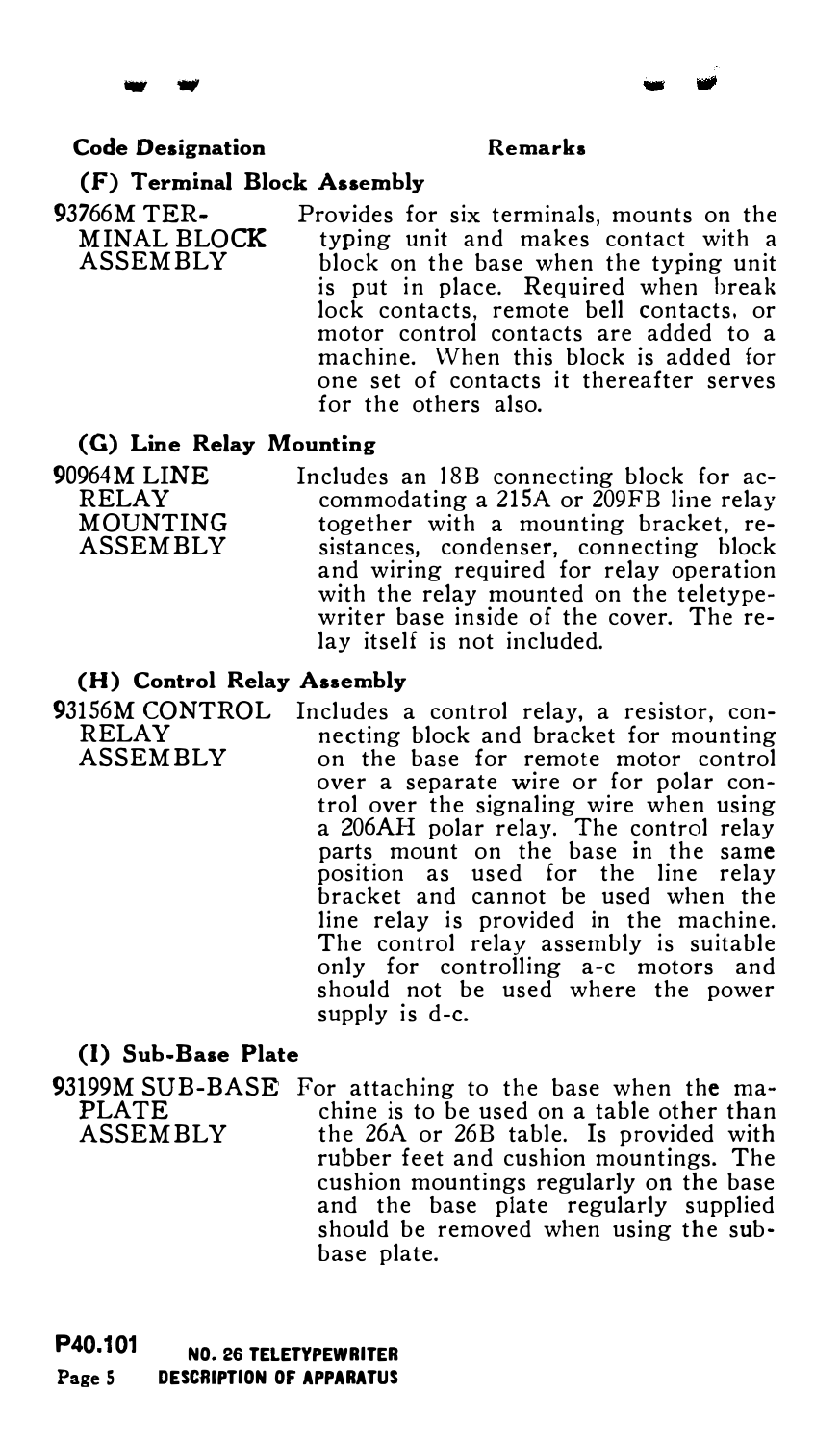#### Remarks

#### Code Designation (J) Power Switch

93197M POWER SWITCH PARTS FOR SENDING-RECEIVING **BASE** 

- Provides the switch and accessories required to add a power switch to a 26A or 26B base.
- 93198M POWER SWITCH PARTS FOR RECEIV-ING BASE
	- Provides the switch and accessories required when the power switch is to be added to the 26C base.

#### (K) Type Pallets

- 93726M SET OF PARTS Type pallets required to change typing units from type arrangement "A" to type arrangement "C" together with a function arm to suppress typing on upper case "H." (For changing 26A or 26C typing units to 26B or 26D, respectively. Does not include any key caps for changes required in the keyboard.)
- 93727M SET OF PARTS Type pallets required to change typing units from type arrangement "C" to type arrangement "A" together with a function arm to provide for typing on upper case 'TL" (For changing 26B or 26D typing units to 26A or 26C, respectively. Does not include any key caps for changes required in the keyboard.)

#### (L) Paper Clip on Copy Holder

93741M PAPER CLIP PARTS May be used in place of the paper retainer of the teletypewriter cover to provide for holding shorter sheets. Consists of a retainer provided with a wire loop extending downward.

#### (M) Station Line Resistance

93073M RESISTOR Consists of the \Vestern Electric 119A re-ASSEMBLY sistance (100-200-400-800 ohms) and mounting details for mounting in the teletypewriter.

#### (N) Local Test Circuit

| 151A1 RESIST- |  | Provides the resistances required for a  |  |
|---------------|--|------------------------------------------|--|
| ANCE UNIT     |  | local test circuit where this is desired |  |



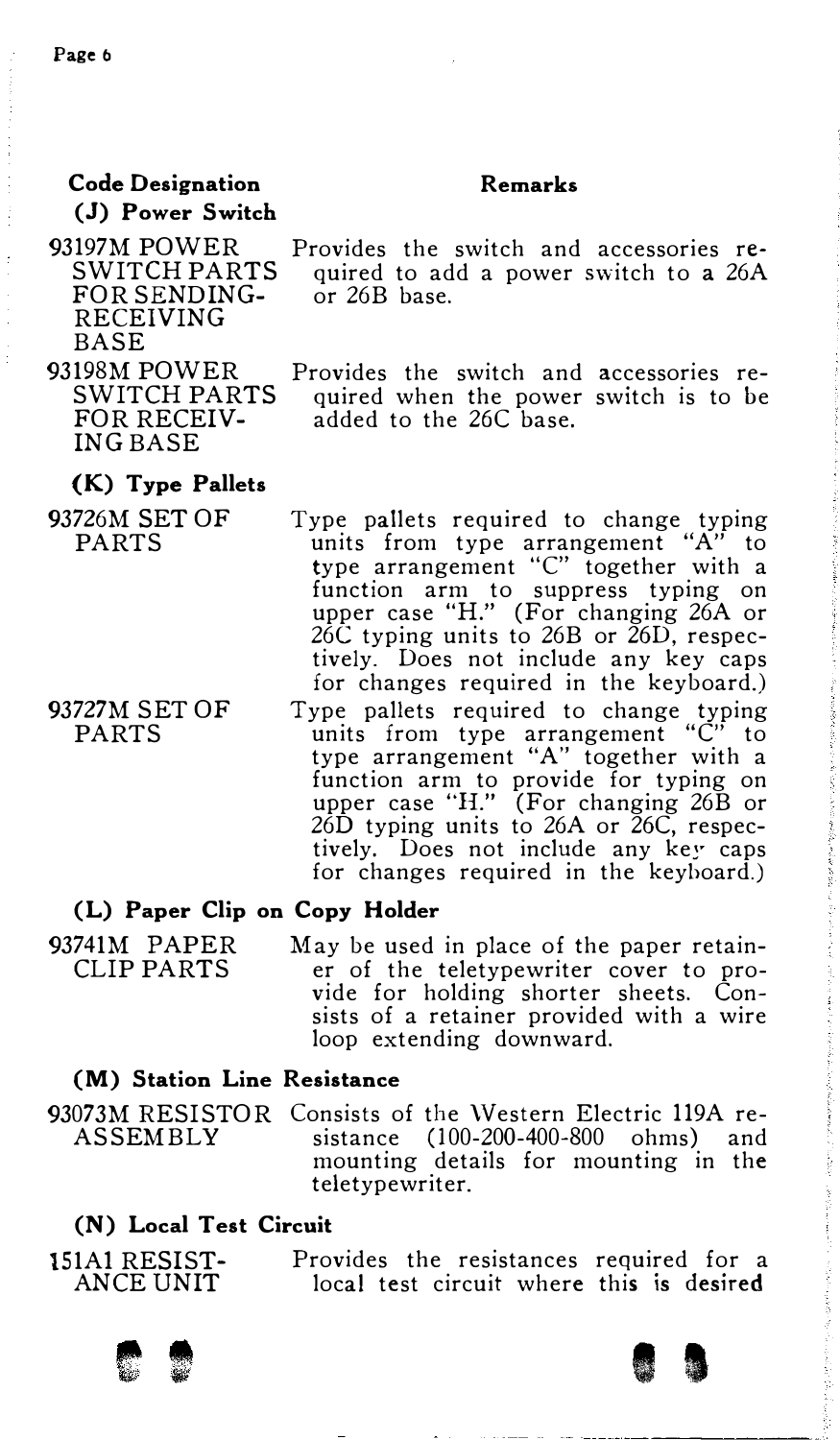脂

#### Remarks

## Code Designation

#### (0) Tools

81088M SET OF TOOLS

93724M SET OF CARRYING HANDLE PARTS

- Provides the extra tools required for the maintenance of the 26 teletypewriter. All of the other regular tools are also required.
- A set of parts consisting of two straps and a metal frame to serve as a handle for conveniently carrying a teletypewriter with its cover.

#### (P) Packages of Spare Parts

WRITER PARTS

26A PACKAGE OF A large package of replacement parts for<br>TELETYPE- shop or storeroom. shop or storeroom.

26B PACKAGE OF TELETYPE-WRITER PARTS

 $\begin{array}{c} \rule{0pt}{2ex} \rule{0pt}{2ex} \rule{0pt}{2ex} \rule{0pt}{2ex} \rule{0pt}{2ex} \rule{0pt}{2ex} \rule{0pt}{2ex} \rule{0pt}{2ex} \rule{0pt}{2ex} \rule{0pt}{2ex} \rule{0pt}{2ex} \rule{0pt}{2ex} \rule{0pt}{2ex} \rule{0pt}{2ex} \rule{0pt}{2ex} \rule{0pt}{2ex} \rule{0pt}{2ex} \rule{0pt}{2ex} \rule{0pt}{2ex} \rule{0pt}{2ex} \rule{0pt}{2ex} \rule{0pt}{2ex} \rule{0pt}{2ex} \rule{0pt}{$ 

A small package of replacement parts for an individual repairman for use until experience has indicated the proper parts to be carried for replacement purposes.

#### (Q) Teletypewriter Doors

TELETYPE- A door without the paper roll holder, for<br>WRITER DOOR the 26A teletypewriter table. the 26A teletypewriter table. PER ED-70277-01, GROUP3 TELETYPE-WRITER DOOR PER ED-70277-01, GROUP4 A door without the paper roll holder, for the 26B teletypewriter table.

#### (R) Rectifier Mountings

RECTIFIER Brackets to mount a rectifier on the **back** BRACKETS PER of the table either inside or outside. ED-70278-01, GROUP<sub>1</sub>

#### 4. ASSEMBLY INFORMATION

- 4.01 Following are general suggestions for assembling the 26 teletypewriter apparatus.
	- 1. After the TTY is placed on the table check to see that the rubber feet and cushion mountings are positioned correctly with respect to the holes in the table.

#### P40.101 NO. 26 TELETYPEWRITER

#### Page 7 DESCRIPTION OF APPARATUS